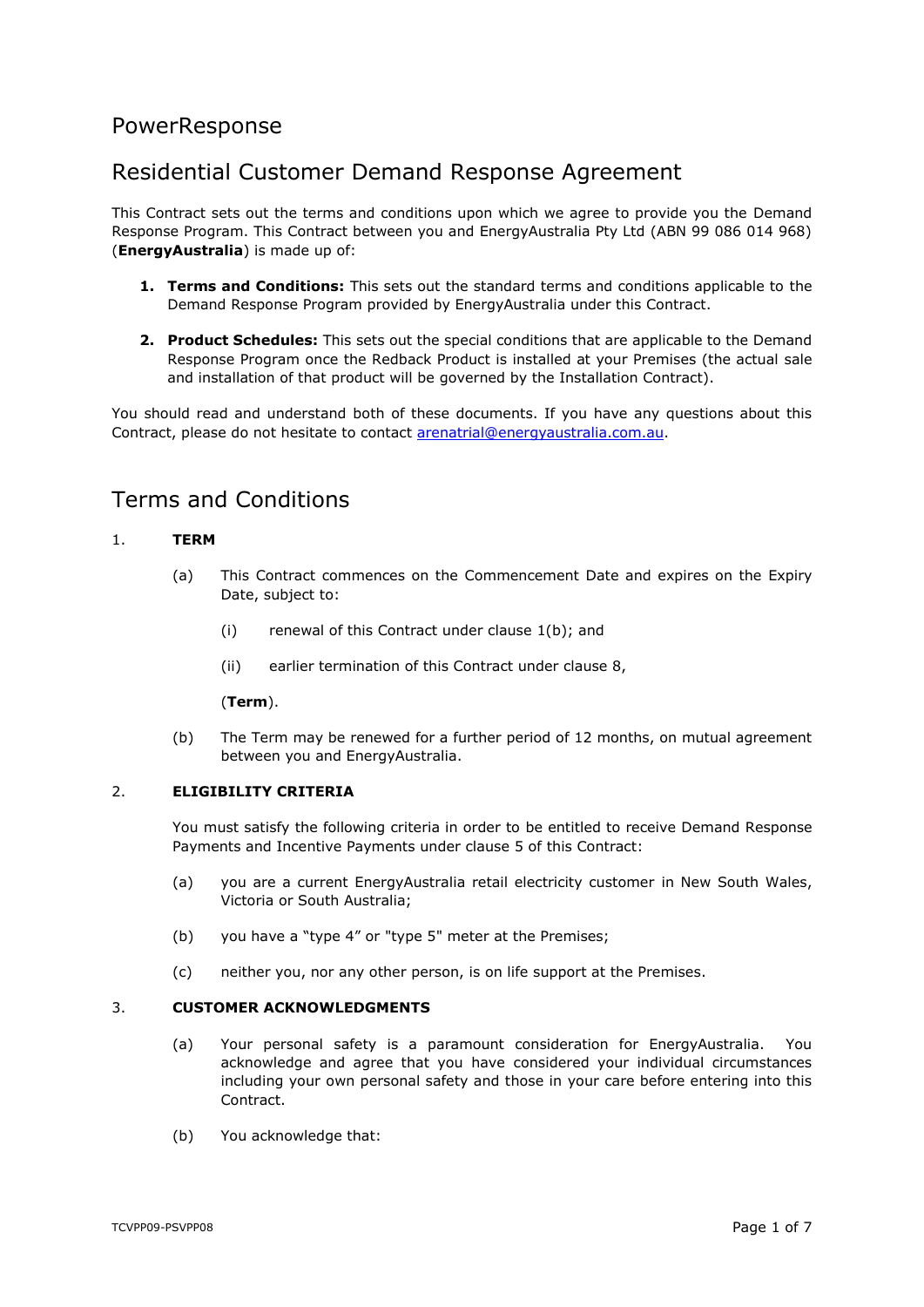- (i) EnergyAustralia has provided you with access to a copy of, and you understand, the PowerResponse FAQs;
- (ii) EnergyAustralia has explained to you, and you understand, how the applicable Demand Response Program works, including the circumstances, times and duration of any electricity supply interruptions to your Premises during the Term;
- (iii) EnergyAustralia has explained to you, and you understand, the need for you to consider your own specific health and safety requirements, and those of any other occupant of the Premises;
- (iv) you have considered and are satisfied that any electricity supply interruptions that may result from a Demand Response Event under this Contract will not adversely affect your health or safety, or that of any other occupant of the Premises, including persons under your care; and
- (v) you have read and understood the Product Schedule including any additional acknowledgements made by you under the Product Schedule.

## 4. **DEMAND RESPONSE EVENTS**

EnergyAustralia may, from time to time, electronically activate a Demand Response Event in accordance with the Product Schedule.

## <span id="page-1-0"></span>5. **PAYMENTS TO CUSTOMER**

#### <span id="page-1-3"></span><span id="page-1-2"></span>5.1 **Demand Response Payments**

- (a) You will be entitled to receive certain payments under this Contract (**Demand Response Payments**) as outlined in item [8\(a\)](#page-9-0) of the Product Schedule, and subject to the conditions of that Product Schedule.
- (b) Where a Demand Response Payment becomes payable to you in accordance with this Contract and the Product Schedule, EnergyAustralia will apply such amount as a credit against your account within 15 Business Days. Such amount will then be deducted from the next invoice issued under your electricity retail contract with EnergyAustralia after the credit has been applied.
- <span id="page-1-5"></span>(c) EnergyAustralia may vary any of the Demand Response Payments that may be payable to you under this Contract by providing at least 30 days' prior written notice to you.

### <span id="page-1-4"></span>5.2 **Incentive Payments**

- (a) You may be entitled to receive certain incentive payments under this Contract (**Incentive Payments**) if so specified in item [8\(b\)](#page-9-1) of the Product Schedule, and subject to the conditions of that Product Schedule.
- <span id="page-1-1"></span>(b) Where an Incentive Payment becomes payable to you in accordance with this Contract and the Product Schedule:
	- (i) for the "PowerResponse Standard Sign up Incentive" where the customer already has a Redback Product installed and commissioned at their Premises, EnergyAustralia will apply such amount as a credit against your account within 15 Business Days, and such amount will then be deducted from the next invoice issued under your electricity retail contract with EnergyAustralia after the credit has been applied; and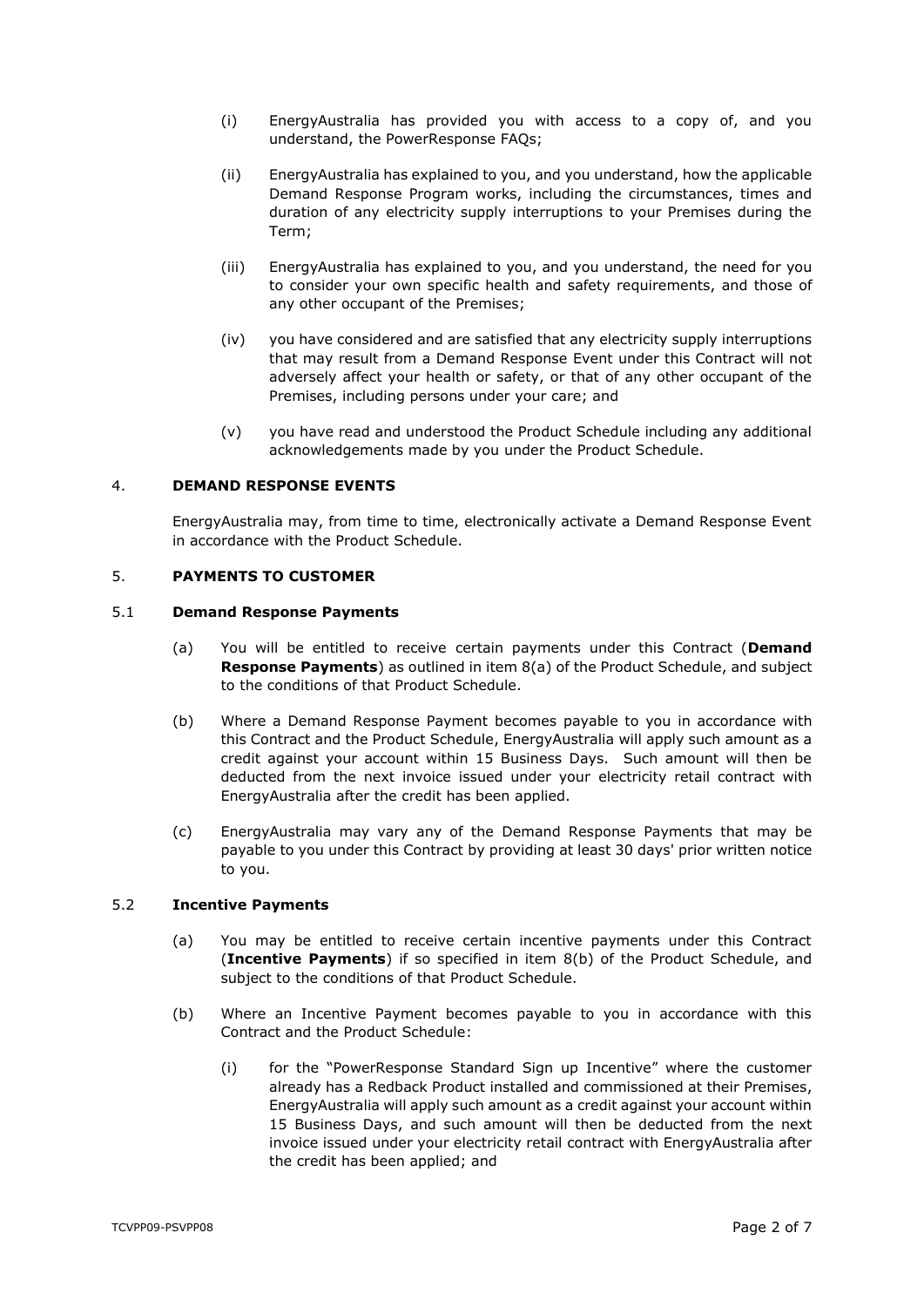- <span id="page-2-3"></span><span id="page-2-2"></span>(ii) for the "PowerResponse Standard New Purchase Incentive" where the customer is purchasing a new Redback Product from EnergyAustralia Home Services Pty Ltd (ABN 43 095 759 881) under an Installation Contract:
	- (1) EnergyAustralia will apply such amount as a discount on the "Price" payable by you to EnergyAustralia Home Services Pty Ltd (ABN 43 095 759 881) under and in accordance with the Installation Contract in respect of the Redback Product. These amounts (where applicable) will be specified in the Installation Quote that forms part of the Installation Contract; or
	- (2) EnergyAustralia will apply such amount as a credit against your account within 15 Business Days, and such amount will then be deducted from the next invoice issued under your electricity retail contract with EnergyAustralia after the credit has been applied.
- <span id="page-2-1"></span><span id="page-2-0"></span>(iii) for the "PowerResponse Standard New Purchase Incentive" where the customer is purchasing a new Redback Product from a member of the EAPN or an Independent Solar Installer, EnergyAustralia will apply such amount as a credit against your account within 15 Business Days, and such amount will then be deducted from the next invoice issued under your electricity retail contract with EnergyAustralia after the credit has been applied
- <span id="page-2-4"></span>(c) Notwithstanding any other provision of this Contract or the Installation Contract, if you terminate this Contract under clause [8.1\(b\)](#page-3-1) or we terminate this Contract under clause [8.1\(a\)\(i\)](#page-3-2) or [8.1\(a\)\(ii\)](#page-3-3) prior to the Expiry Date, EnergyAustralia will be entitled to be reimbursed for the pro rata amount of Incentive Payments paid to you as a credit under clause  $5.2(b)(i)$  or  $5.2(b)(ii)(2)$  $5.2(b)(ii)(2)$  or  $5.2(b)(iii)$ , or applied as a discount under clause  $5.2(b)(ii)(1)$  $5.2(b)(ii)(1)$  of this Contract up to the date of termination. For example, if this Contract is terminated 4 months into the Term (which is **12 months**), then EnergyAustralia will be entitled to be reimbursed for two thirds of the Incentive Payments paid to you under this Contract. EnergyAustralia will apply such amount as a debit against your account within 15 Business Days. Such amount will then be added to the next invoice issued under your electricity retail contract with EnergyAustralia after the debit has been applied.

## 6. **NOTICES**

- (a) A notice, consent or other communication under this document is only effective if it is in writing and either left at the addressee's address or sent to the addressee by email (for notices sent to EnergyAustralia) or by mail, email or SMS (for notices sent to you).
- (b) A notice, consent or other communication that complies with this clause is regarded as given and received:
	- (i) if it is delivered, when it has been left at the addressee's address;
	- (ii) if it is sent by mail, three business days after it is posted;
	- (iii) on the same day if it is sent in electronic form by email or SMS between 9.00am (Melbourne time) and 11.00pm (Melbourne time) on that day.
- (c) A person's addresses are as set out below or as the person otherwise notifies the sender.

EnergyAustralia arenatrial@energyaustralia.com.au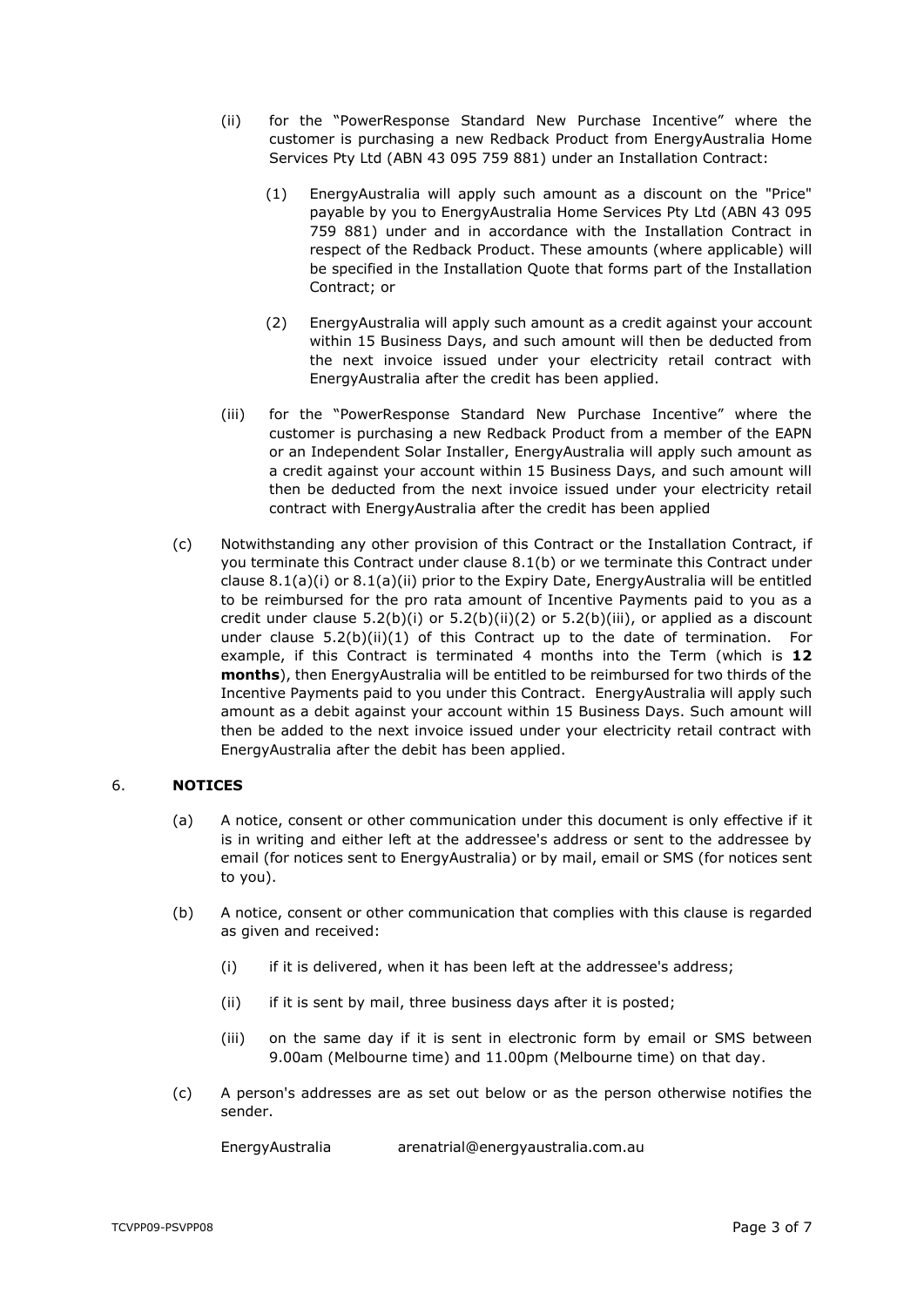Customer Name, postal address, email and mobile telephone number as notified to EnergyAustralia.

### <span id="page-3-4"></span>7. **ENERGYAUSTRALIA'S LIABILITY**

- (a) Under the Australian Consumer Law, consumer guarantees apply to the supply of "goods" and "services" to "consumers" (within the meaning of the Australian Consumer Law). If any such consumer guarantee applies to any goods or services we supply under this contract then our liability (if any) for any failure to comply with that guarantee in connection with any goods or services (that are not of a kind ordinarily acquired for personal, domestic or household consumption) is limited, as far as the law permits and at our option, to resupplying the goods or services or paying for their resupply.
- (b) Subject to clause [7\(a\)](#page-3-4) and to the extent permitted by law, all conditions, warranties, guarantees, rights, remedies, liabilities or other terms implied or conferred by statute, custom or the general law that impose any liability or obligation on EnergyAustralia are expressly excluded under this Contract.
- (c) To the extent permitted by law, EnergyAustralia is not liable to you for any loss, harm, damage, cost or expense, including any indirect or consequential loss, arising directly or indirectly under or in connection with this Contract or the performance or non-performance under this Contract and whether arising under any indemnity, statute, in tort (for negligence or otherwise) or on any other basis in law or equity.

#### <span id="page-3-0"></span>8. **TERMINATION**

#### <span id="page-3-2"></span>8.1 **Termination of this Contract**

- <span id="page-3-3"></span>(a) EnergyAustralia may terminate this Contract:
	- (i) immediately where you have breached a material term of this Contract and have not rectified that breach within 14 days from receipt of a written notice from EnergyAustralia;
	- (ii) immediately where you no longer satisfy any one or more of the eligibility criteria under clause [2;](#page-0-1) or
	- (iii) upon EnergyAustralia providing you with 30 days written notice of its intention to terminate this Contract.
- <span id="page-3-6"></span>(b) You may terminate this Contract by providing at least 30 days' prior written notice to EnergyAustralia, subject to clause [8.2\(b\).](#page-3-5)

#### <span id="page-3-1"></span>8.2 **Consequences of termination**

- (a) Where this Contract is terminated by EnergyAustralia under clause  $8.1(a)(iii)$ , EnergyAustralia will pay to you all:
	- (i) Demand Response Payments; and
	- (ii) Incentive Payments,

that are payable up to the date of termination, in accordance with clause [5.](#page-1-0)

<span id="page-3-5"></span>(b) Where this Contract is terminated by us under clause  $8.1(a)(i)$  or  $8.1(a)(ii)$  or by you under clause [8.1\(b\):](#page-3-1)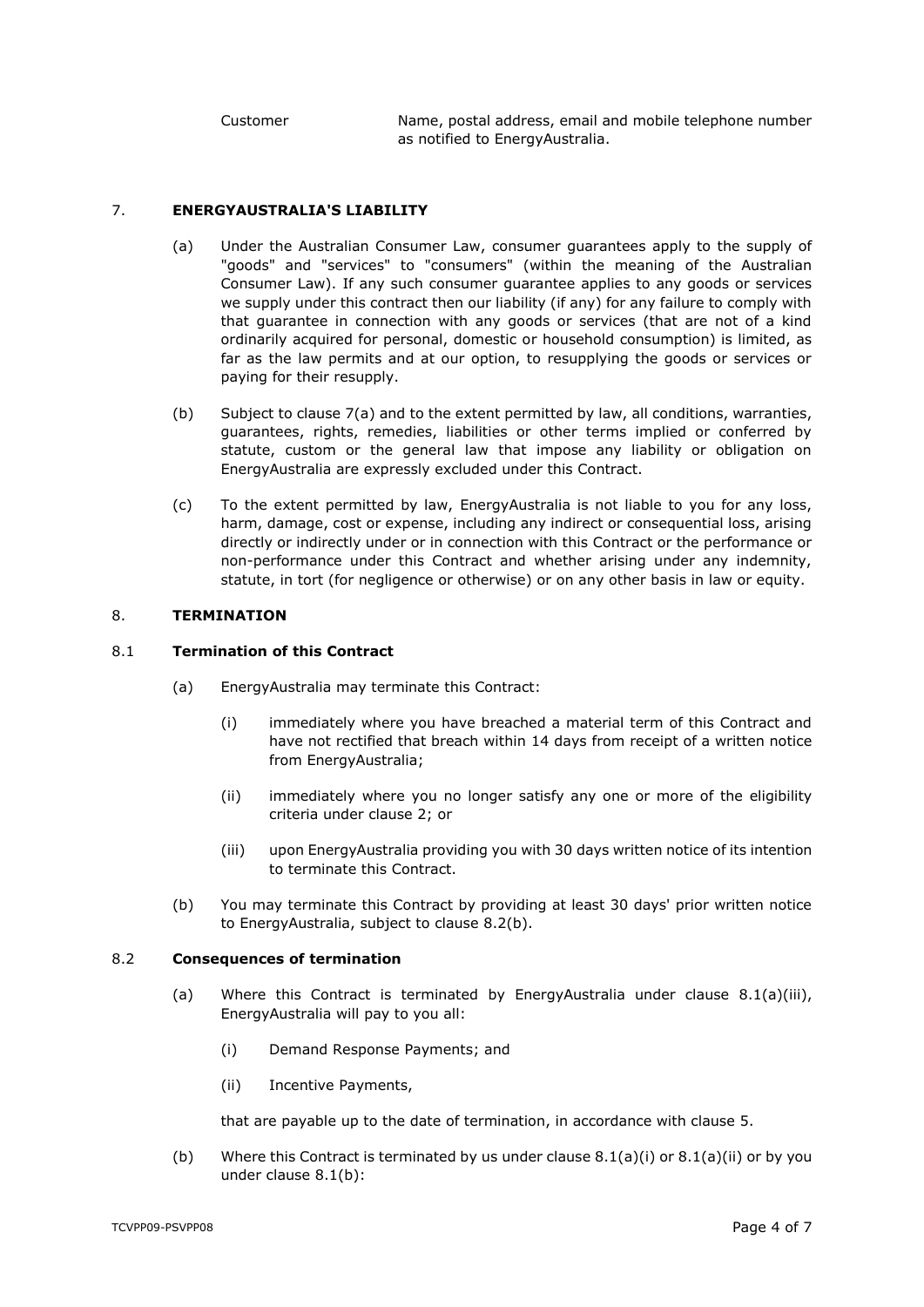- (i) EnergyAustralia shall pay to you all Demand Response Payments that are payable up to the date of termination, in accordance with clause [5.1;](#page-1-2) and
- (ii) you shall reimburse EnergyAustralia for the pro rata amount of the Incentive Payments paid by EnergyAustralia to you up to the date of termination, in accordance with clause [5.2\(c\).](#page-2-4)

### <span id="page-4-0"></span>9. **YOUR PRIVACY**

- (a) You consent to us using, collecting, disclosing and transferring your personal information and sending you information in accordance with our Privacy Policy, available at energyaustralia.com.au/privacy, as amended from time to time. This may include using your personal information in order to sell, deliver and market energy to you and for customer analysis purposes. We may also provide you with information on other products and services available to our customers. Personal information is shared within our group of companies and disclosed to other service providers, including credit reporting bureaus, to the extent required to undertake these activities. Some of those companies and service providers may be located overseas. For further information, please see the "How do we use your information?" section of our Privacy Policy.
- (b) Subject to this clause [9](#page-4-0) and our Privacy Policy, you consent to an EnergyAustralia third party service provider contacting you about participating in a study and/or research project, which may include an in-depth insights session with other EnergyAustralia retail electricity customers.

#### 10. **GST**

- (a) Words defined in the GST Law have the same meaning in this clause, unless the context makes it clear that a different meaning is intended.
- (b) The Demand Response Payments or any other consideration under this Contract includes any GST payable on that supply, and EnergyAustralia is responsible for payment of that GST.
- (c) EnergyAustralia must, within 20 business days of request from you, issue a tax invoice (or an adjustment note) to you for any supply under or in connection with this Contract.

#### 11. **GENERAL**

- (a) This Contract is governed by the laws of the State of Victoria and you agree to submit to the non-exclusive jurisdiction of the courts in that State.
- (b) This Contract contains the entire agreement between the parties about its subject matter. Any previous understanding, agreement, representation or warranty relating to that subject matter is replaced by this Contract and has no further effect.
- (c) This Contract may not be varied except in writing signed by a duly authorised representative of each of the parties.
- (d) This Contract may consist of a number of counterparts each signed by one or more parties to this Contract. When taken together, the signed counterparts are treated as making up the one document.
- (e) Any provision of this document which is unenforceable or partly unenforceable is, where possible, to be severed to the extent necessary to make this Contract enforceable, unless this would materially change the intended effect of this Contract.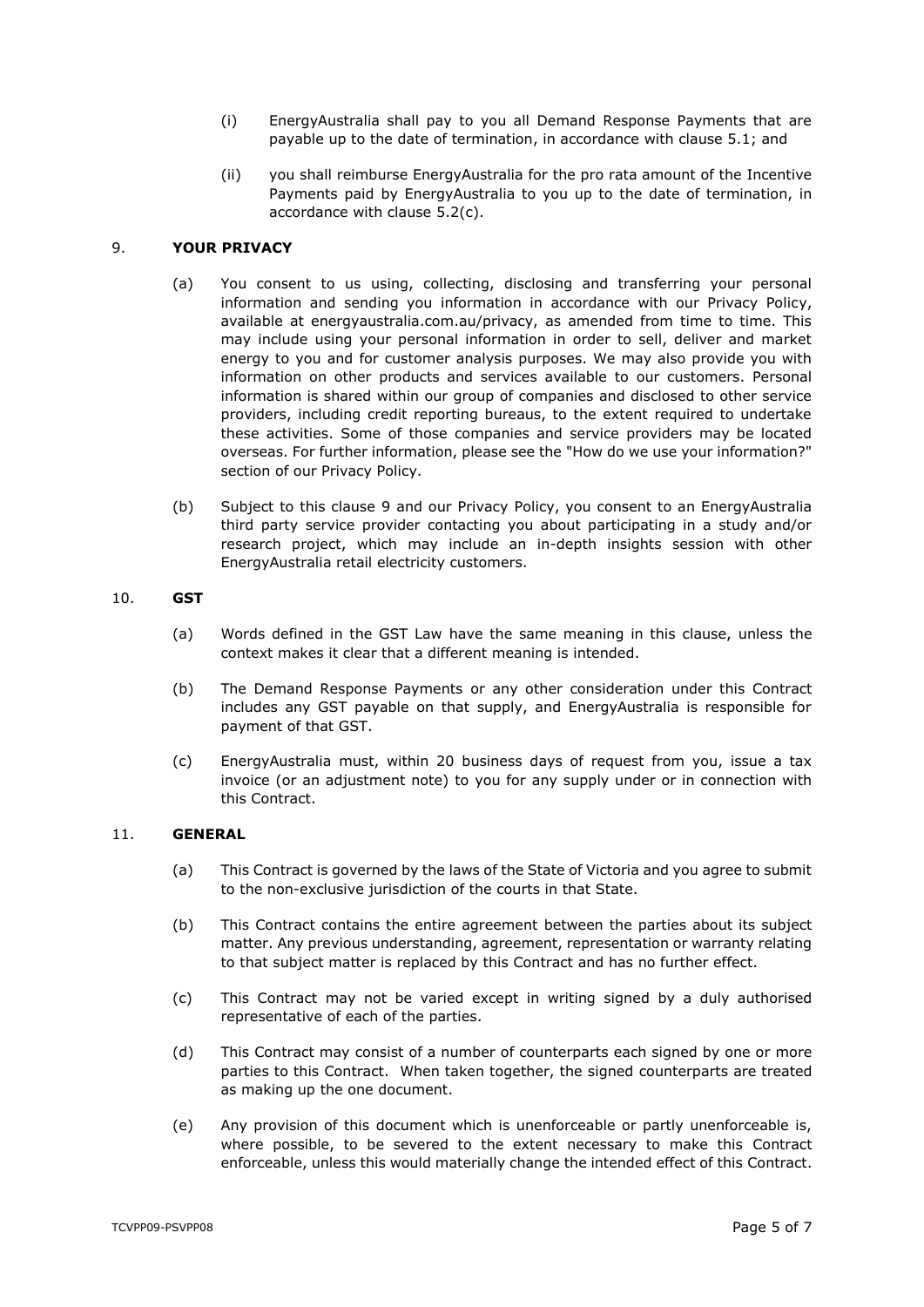- (f) Each party must pay its own expenses incurred in negotiating and executing this Contract.
- (g) If there is any inconsistency between the Terms and Conditions and the Product Schedule, then the Product Schedule will prevail to the extent of the inconsistency.

#### 12. **DEFINITIONS**

The following definitions apply in this document.

**Australian Consumer Law** means the Australian Consumer Law set out in Schedule 2 of the *Competition and Consumer Act 2010* (Cth).

**Authorisation** means any consent, authorisation, accreditation, registration, filing, recording, agreement, notarisation, nomination, certificate, permission, licence, approval, permit, authority, exemption, ruling or statutorily required policy of insurance and any renewal or variation of any of them.

**Business Day** means a day other than a Saturday or Sunday when the banks in Melbourne are open for business.

#### **Commencement Date** means:

- (a) where you have purchased a new Redback Product from EnergyAustralia Home Services Pty Ltd (ABN 43 095 759 881), a member of the EAPN or an Independent Solar Installer at the same time as entering into this Contract, the date that we receive confirmation from the Redback Product installer that your Redback Product is commissioned; or
- (b) where you have an existing Redback Product installed and commissioned at your Premises, the date that you sign this Contract.

**Contract** means this contract, including the Terms and Conditions and Product Schedule.

**Demand Response Event** has the meaning set out in item [3\(a\)](#page-7-0) of the Product Schedule.

**Demand Response Payment** has the meaning given in clause [5.1\(a\).](#page-1-3)

**Demand Response Program** means the demand response program described in item [1](#page-7-1) of the Product Schedule.

**EnergyAustralia Partner Network** or **EAPN** refers to the businesses authorised by EnergyAustralia to sell products that have been accredited by EnergyAustralia (including Redback Products).

**Expiry Date** means 12 months from the Commencement Date.

**GST** has the meaning given in the GST Law.

**GST Law** means the *A New Tax System (Goods and Services Tax) Act 1999* (Cth).

**Incentive Payment** has the meaning given in clause [5.2\(a\).](#page-1-4)

**Independent Solar Installer** refers to a business authorised to sell products that have been accredited by EnergyAustralia (including Redback Products).

**Installation Contract** means the separate contract between you and EnergyAustralia Home Services Pty Ltd (ABN 43 095 759 881) for the purchase and installation of the Redback Product at the Premises, which includes the Standard Installation Terms and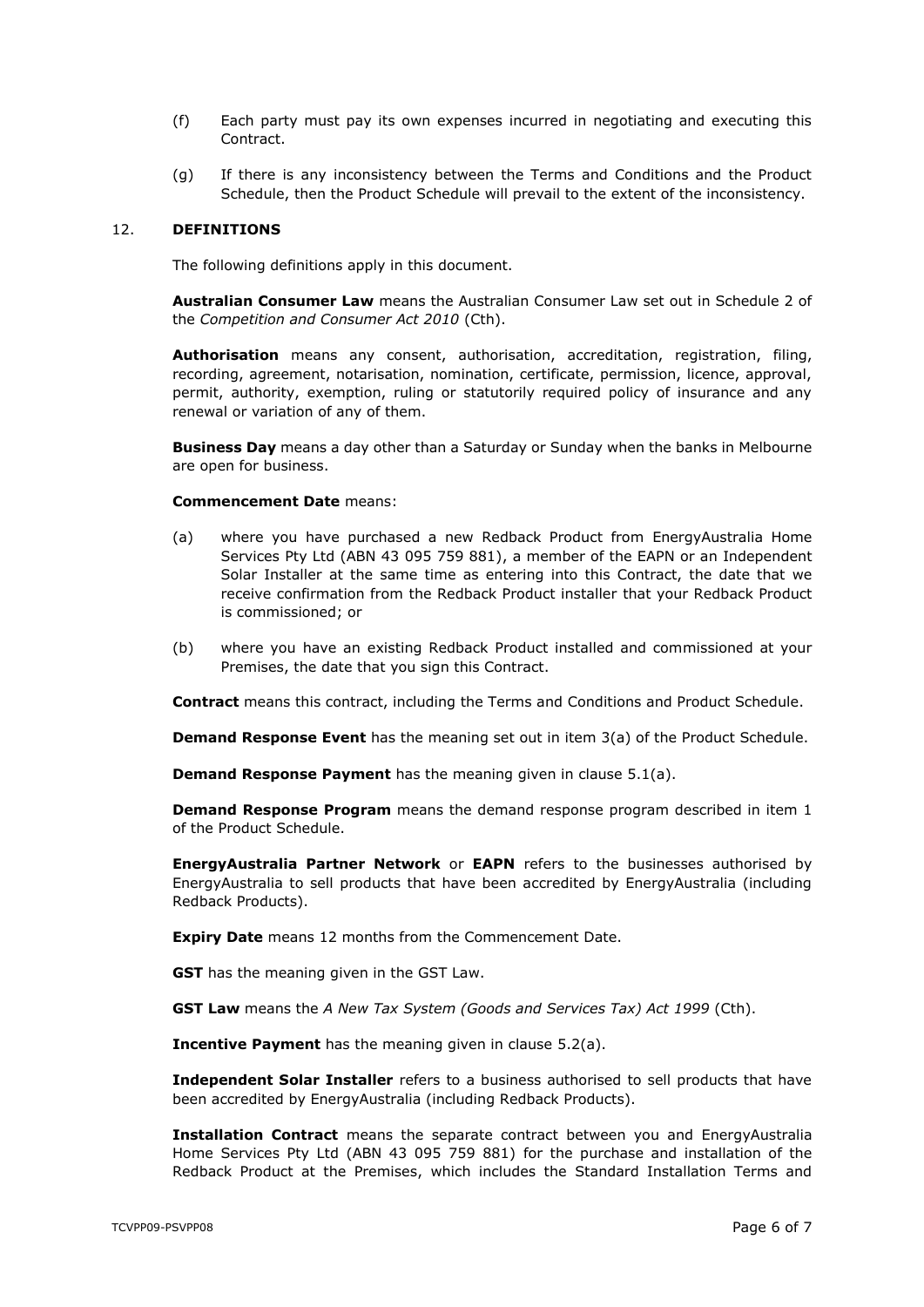Conditions and the Installation Quote; or the separate contract between you and a member of the EAPN or an Independent Solar Installer for the purchase and installation of the Redback Product at the Premises.

**Installation Instructions** means the installation instructions provided to you by EnergyAustralia or the installer of your Redback Product.

**Installation Quote** means the quote and details provided by EnergyAustralia Home Services Pty Ltd (ABN 43 095 759 881) to you in relation to the Redback Product.

**NEM** means the National Electricity Market.

**Owner's Guide** means the owner's guide provided to you by EnergyAustralia or the installer of your Redback Product.

**Premises** means the address where your Redback Product is installed and commissioned as specified in the Installation Quote.

**Product Schedule** means the "Product Schedule" that forms part of the Contract.

**Redback Product** means the Redback Smart Hybrid Inverter with compatible battery storage.

**Scheduled Request** means a period of time for which:

- (a) low electricity supply is forecast (by EnergyAustralia or the Australian Energy Market Operator);
- (b) NEM security and reliability is at risk;
- (c) electricity network congestion is anticipated to occur; or
- (d) EnergyAustralia is conducting a test of the Demand Response Program,

in the region in which the Premises is located.

**SMS** means short message service via electronic text message.

**Standard Installation Terms and Conditions** means the document titled "Standard Terms and Conditions" which sets out the terms and conditions on which you agree to purchase, and EnergyAustralia Home Services Pty Ltd (ABN 43 095 759 881) agrees to install, the Redback Product.

**Term** has the meaning given in clause [1\(a\).](#page-0-2)

**Terms and Conditions** means these terms and conditions that form part of the Contract.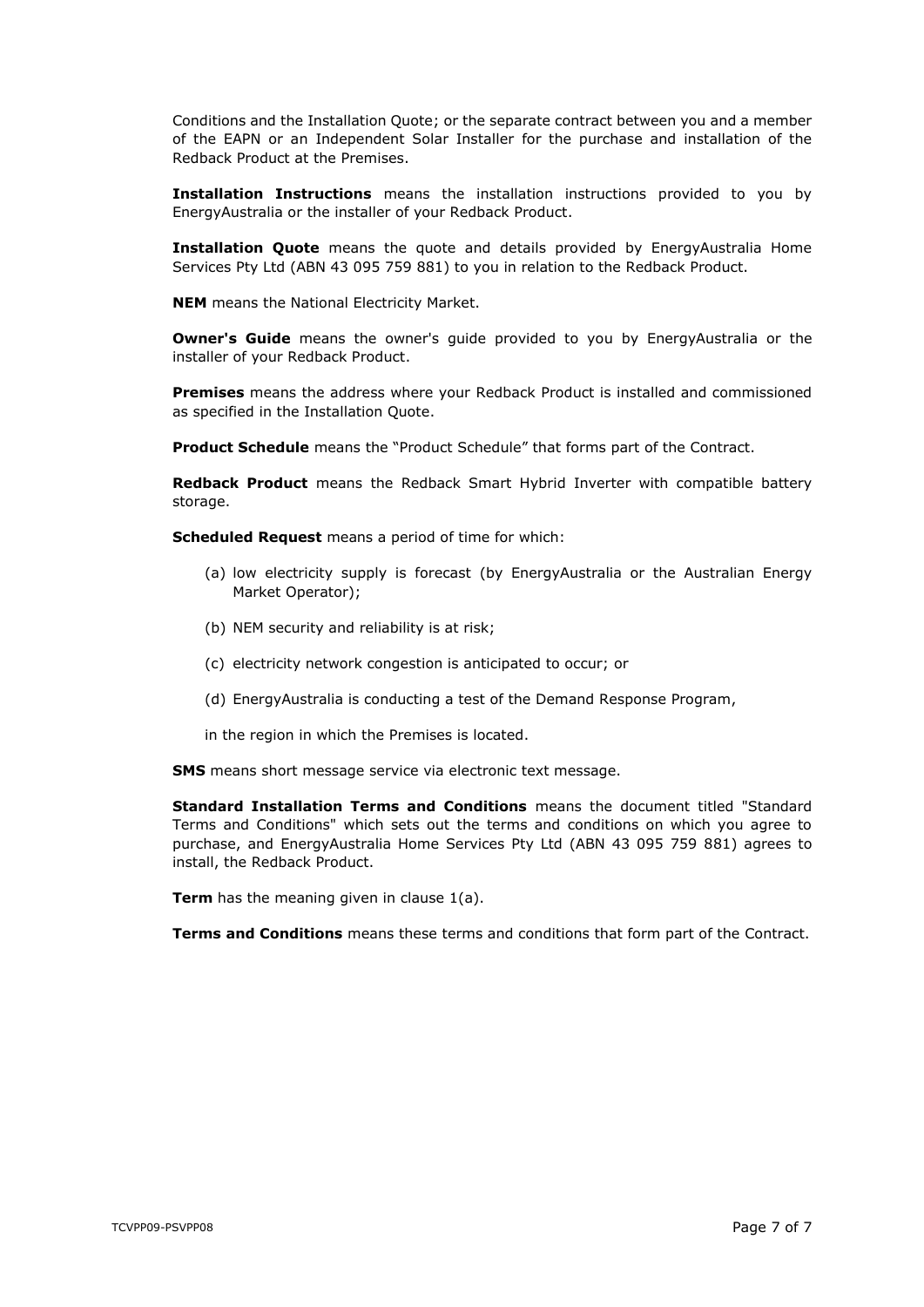# Product Schedule

# Demand Response Program

## <span id="page-7-1"></span>**1. Demand Response Program**

The Demand Response Program is a program offered by EnergyAustralia to eligible residential customers in Victoria, South Australia and New South Wales with a Redback Product installed and commissioned at their Premises. Under this program, customers allow EnergyAustralia to remotely control and operate their Redback Product to help manage the variability in the power system, and to secure the electricity grid during unforeseen events and in doing so can earn credits on their electricity bill. Customers should not experience any interruption to the electricity supply at their Premises as a result of their participation in this Demand Response Program.

#### **2. Application of this Schedule**

This Schedule only applies where the following conditions have been met:

- (a) you satisfy the eligibility criteria in clause [2](#page-0-1) of the Terms and Conditions;
- (b) the Redback Product has been installed and commissioned at the Premises; and
- (c) you have access to SMS and email necessary to receive notifications from EnergyAustralia and you consent to receiving notifications which do not include an unsubscribe facility.

#### <span id="page-7-0"></span>**3. Electronic Activation of Demand Response**

- (a) At any time during the Term, EnergyAustralia may activate a demand response event by operating the Redback Product located at the Premises in any number of ways (at the sole discretion of EnergyAustralia), which may include:
	- (i) operating the Redback Product so as to charge the Redback Product's battery storage system directly from the local distribution network, and then discharge the energy held in the Redback Product's battery storage system into the local distribution network at the time of a Scheduled Request;
	- (ii) operating the Redback Product at the time of a Scheduled Request so as to discharge the energy held in the Redback Product's battery storage system into the local distribution network; and
	- (iii) any other operation of the Redback Product in relation to a Scheduled Request,

#### each a **Demand Response Event**.

(b) You will be paid the Demand Response Payment for each Demand Response Event.

## **4. Notifications**

From time to time we may (but are not obliged to) send you SMS or email notifications in relation to our provision of the Demand Response Program to you including in relation to Demand Response Events.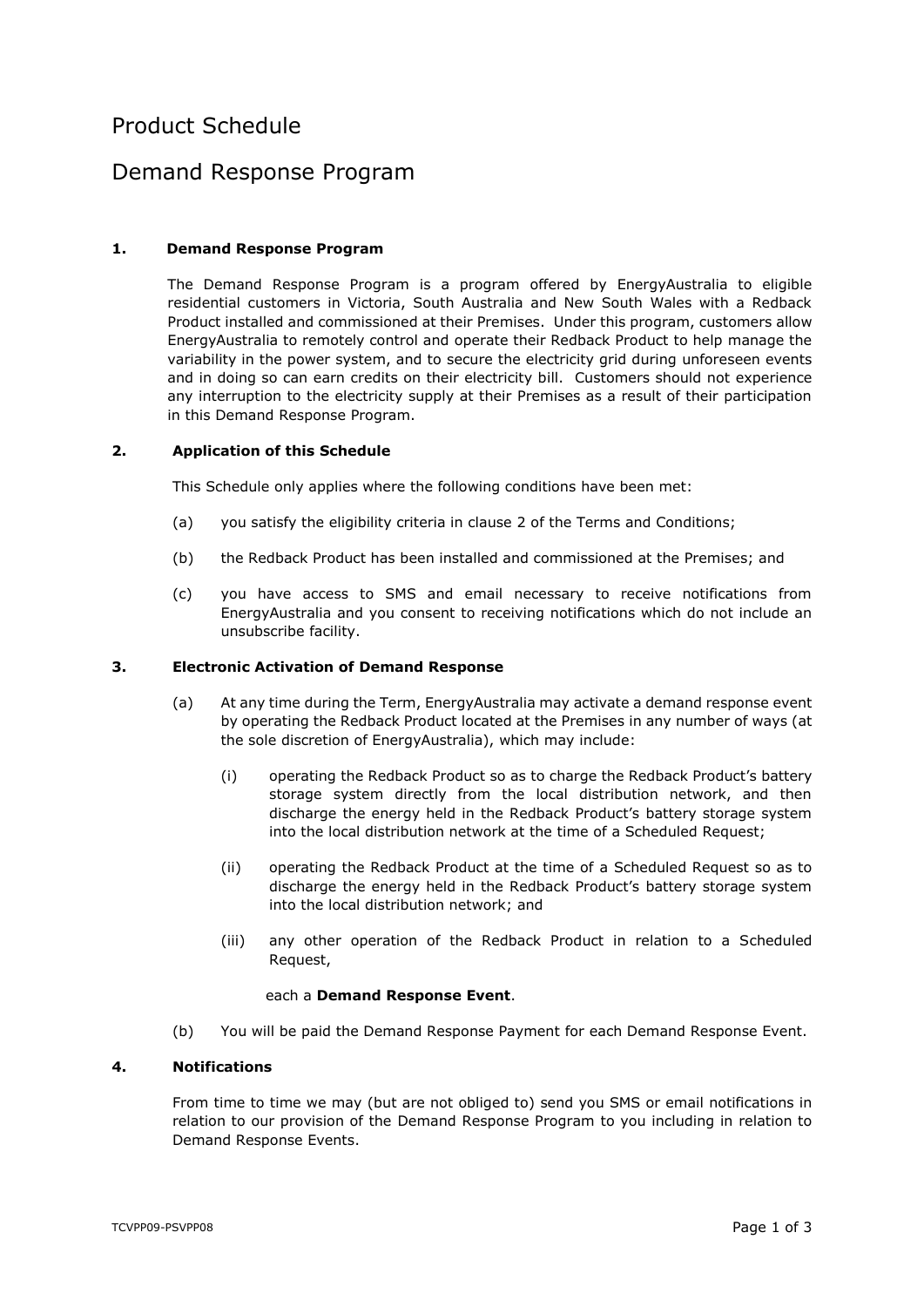## **5. Your Obligations**

- (a) You agree not to override any signals being sent or received from the Redback Product by EnergyAustralia during any Demand Response Event.
- (b) You must not authorise anyone other than EnergyAustralia to control the Redback Product.
- (c) You acknowledge and agree that you have not, and will not during the Term of this Contract participate in any other demand response program (whether or not it is the same or similar to this Demand Response Program) offered by us or a third party in relation to the Premises without our prior written consent.
- (d) You agree to maintain the Redback Product in accordance with the Owner's Guide and Installation Instructions.
- (e) You must not and must not allow any other person to move, remove, tamper with, disable, displace or damage the Redback Product, unless otherwise authorised in writing by EnergyAustralia to you. If you fail to comply with those requirements, then you will not be entitled to the Incentive Payments (as applicable), and you shall reimburse EnergyAustralia for the pro rata amount of the Incentive Payments paid to you as a credit under clause  $5.2(b)(i)$  or  $5.2(b)(ii)(2)$  $5.2(b)(ii)(2)$  or  $5.2(b)(iii)$ , or applied as a discount under clause [5.2\(b\)\(ii\)](#page-2-2)[\(1\)](#page-2-3) of the Terms and Conditions.
- (f) You acknowledge and agree that the Redback Product may not be sold, transferred or assigned to any other person, without EnergyAustralia's prior written consent (such consent not to be unreasonably withheld), subject to the following:
	- (i) EnergyAustralia may provide such consent on any terms and conditions it deems reasonable and necessary in the circumstances, including that any new owner, assignee or transferee meet geographic or other eligibility criteria and the new owner, assignee or transferee enter into a document (in a form provided by EnergyAustralia) accepting the terms of this Contract;
	- (ii) you agree to compensate EnergyAustralia's reasonable costs of obtaining such consent;
	- (iii) you will be responsible for the cost of any works required to repair, move or replace the Redback Product; and
	- (iv) if EnergyAustralia's consent is not obtained, you will be deemed to have elected to terminate this Contract under clause [8.1\(b\)](#page-3-1) of the Terms and Conditions from completion of the sale, transfer or assignment and you shall reimburse EnergyAustralia for the pro rata amount of the Incentive Payments paid by EnergyAustralia to you up to the date of termination, in accordance with clause [5.2\(c\)](#page-2-4) of the Terms and Conditions.

#### **6. Authorisations**

You must do all things that EnergyAustralia may reasonably require for it to obtain and maintain all necessary Authorisations to enable it to exercise its rights under this Contract, including, without limitation, the provision of information and any written consent, and the execution of documentation within a reasonable time.

### **7. Revenue and costs during Demand Response Events**

(a) You acknowledge and agree that other than the Demand Response Payments and Incentive Payments payable to you under clause [5](#page-1-0) of this Contract, you are not entitled to any further compensation or payment in relation to this Contract, your